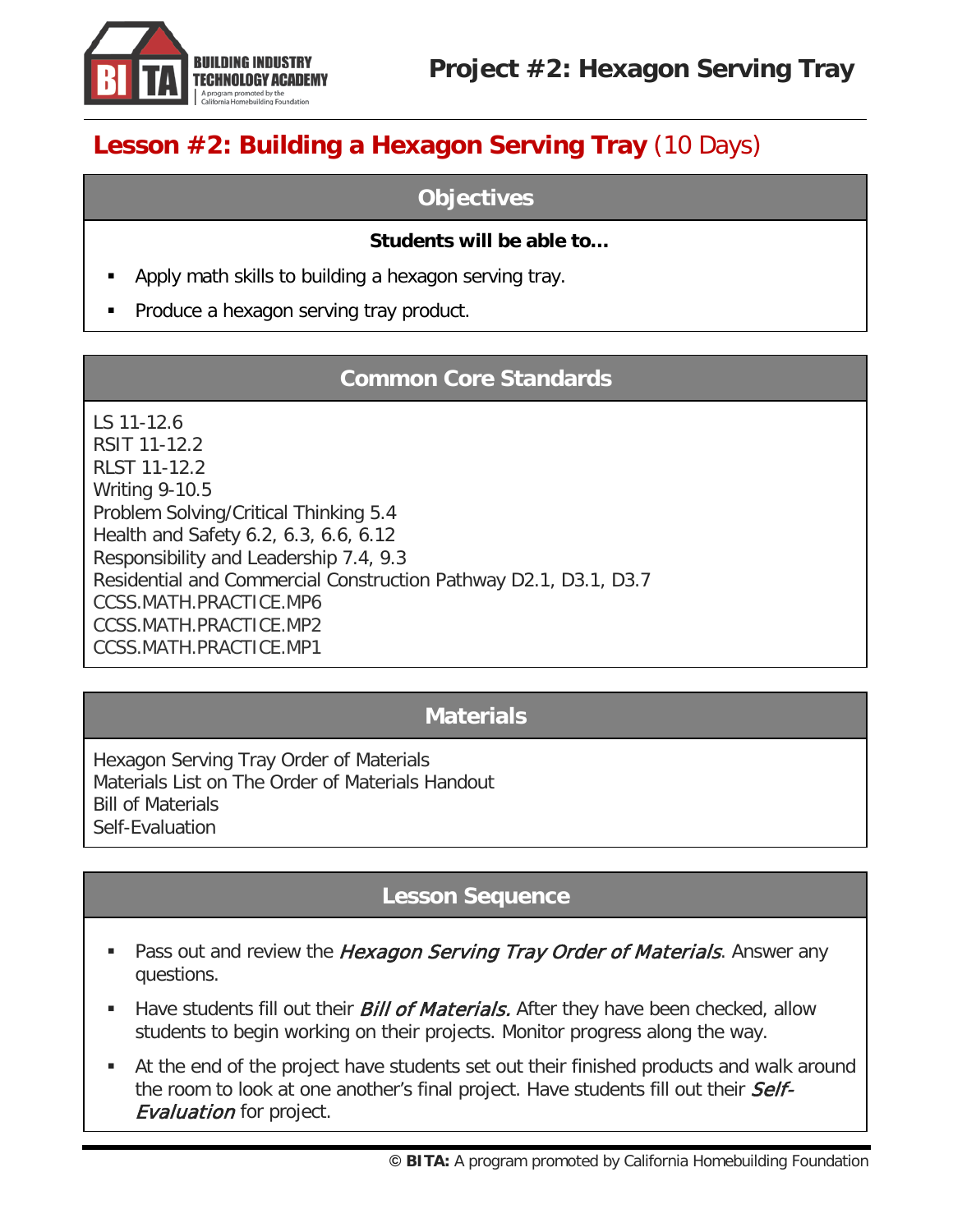#### **Assessment**

Informal assessment through questioning and student observations throughout the project time frame.

Use rubric to grade student's product.

## **Accommodations/Modifications**

One on One Support Check for Understanding Peer Support as Needed Extra Time If Needed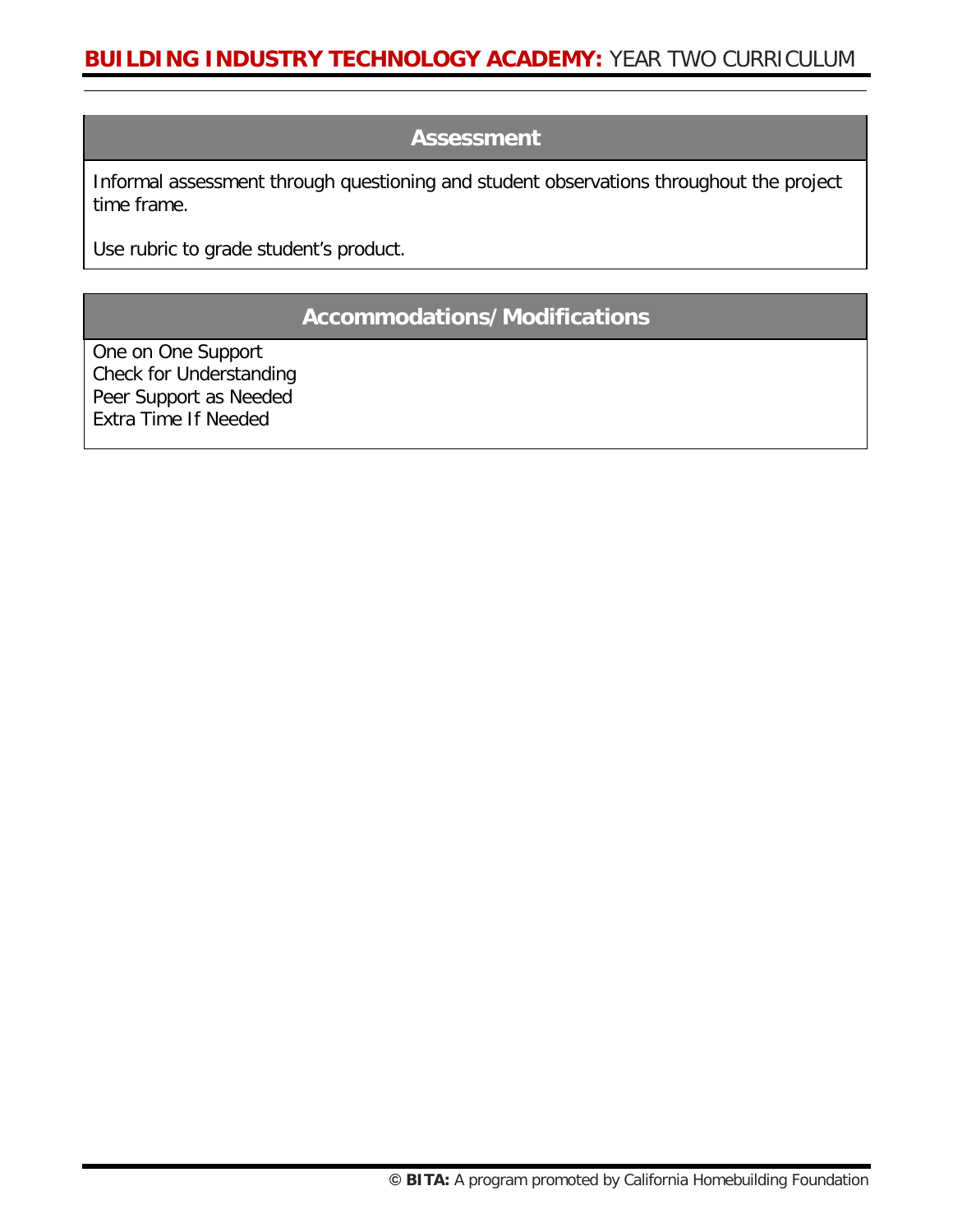## **Hexagon Serving Tray Order of Materials**

The serving tray is made up of over 50 small trapezoids of different species of wood, which

are all laminated into hexagons, and then glued together into a big single piece. This video will show you the process of making the hexagons. You will be using them to make the bottom for a serving tray, so some measurements have been changed.

Making a Serving tray run time 6:01 (the individual is making a cutting board, but we will be using the board as the bottom of our serving tray.<https://www.youtube.com/watch?v=iPeSxhdP6Dw>



- 3 different grained hardwood, 2 or 3 strips off each board dimensions are: length 13.4in x 1 1/2in width x 1 in. high.
- $1''$  x 3" of the same wood to create a mitered frame around the tray bottom.
- 3/8 x 3/8 x 3' Square Dowel to make cleats
- 60 grit sandpaper stapled onto a piece of plywood
- grit 80, grit 120, and 240 grit
- Brush to apply glue Titebond 3, Gorilla wood glue, or similar water-resistant glue
- **Elastic bands**
- Damp rag
- Polyurethane

## Order of Construction:

#### **Step 1: Rip 2 or 3 strips off each board.**

#### **Step 2: Measuring and Cutting Angles**

The small topside of the trapezoid needs to be the same length as the slanted sides. Mark out a few pieces with a bevel guide, and then set the angle of the blade to a little over 30 degrees. The actual angle is 60 degrees measuring from the table to the left side of the saw blade when using a table saw.

The angle of the blade could best be measured with a bevel box. You attach it on the blade, and it measures the angle of the saw blade digitally very accurate.





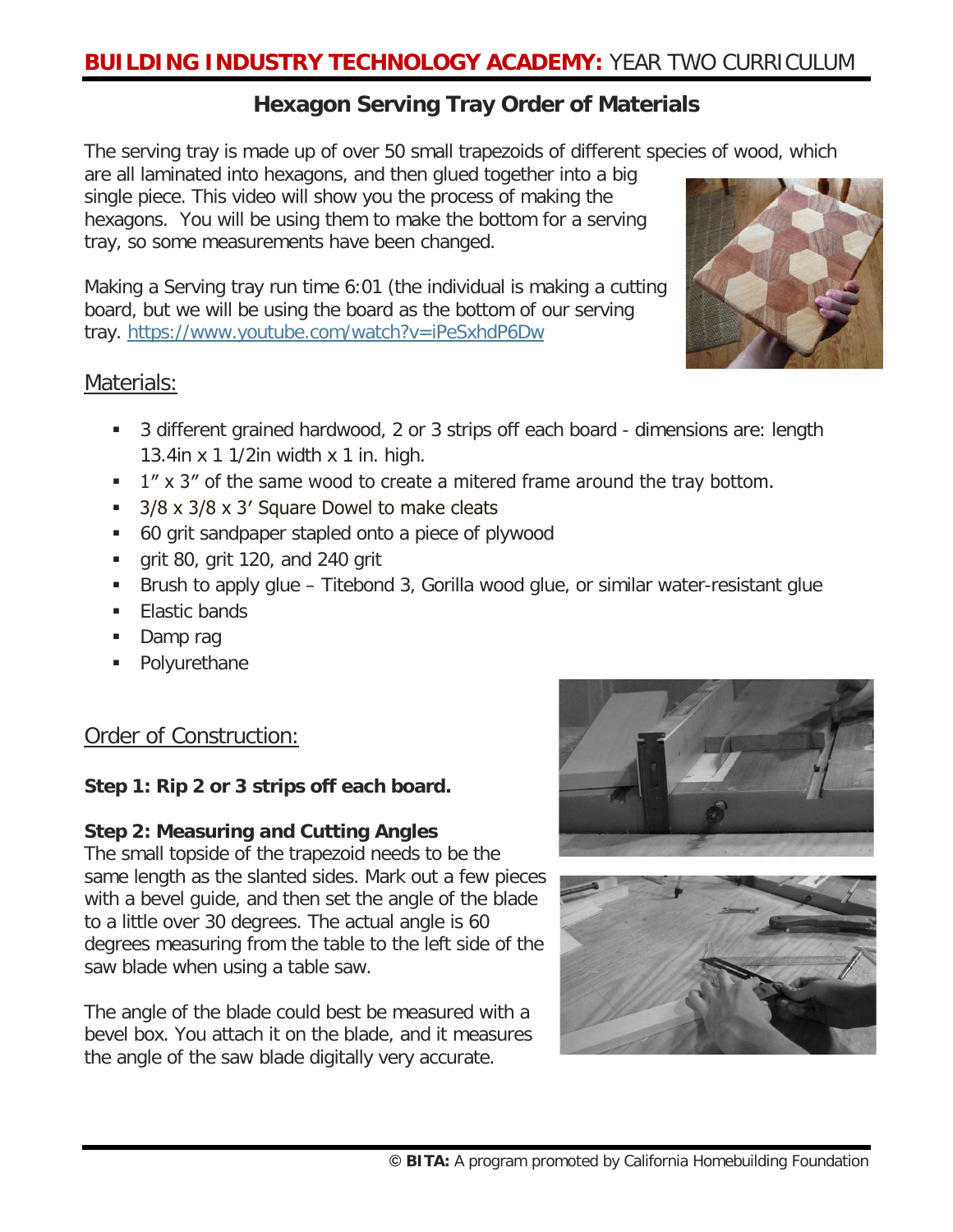## **BUILDING INDUSTRY TECHNOLOGY ACADEMY:** YEAR TWO CURRICULUM

#### **Step 3: Sanding**

Sand off the tear out from the saw blade with some 60grit sandpaper stapled to a board.

#### **Step 4**: **Gluing Part 1**

- Lay out all the pieces before starting and glue all the pieces in steps.
- Take two pieces of the same kind of wood and glue them with the longest sides butted up against each other.
- To clamp them, use thick rubber bands and wipe off excessive glue with a damp cloth. Glue all the pieces and wait for the glue to dry.

#### **Step 5**: **Gluing Part 2**

- Next step of gluing is to put the hexagons into groups of four. Again, use rubber bands, to clamp together.
- Wipe off excessive glue with a damp cloth. Try to keep all the pieces level and flat as they are drying.
- If there are slight gaps showing up between the pieces, which come from slight imperfections when cutting the pieces, fill the gaps with little wedges of wood glued in or sawdust mixed with wood glue.

#### **Step 6**: **Gluing Part 3**

- **Take the groups of 4 hexagon pieces and arrange the** blocks as tightly as possible in a rectangular fashion.
- Glue and clamp.

#### **Step 7**: **Cutting Square**

- **Drawing lines with a straight edge, square off your** board to your size.
- Follow your lines and cut with a band saw.
- Use a belt sander to smooth the edges.

#### **Step 8**: **Flattening**

- Block plane the top to make the uneven pieces as level as possible before sanding.
- Sand first with grit 80, then grit 120, and finish with 240 grit
- To flatten the bottom, use the thickness planner. Make sure the top is level as possible before doing this.
- You may use a portable belt sander, which will take much longer.









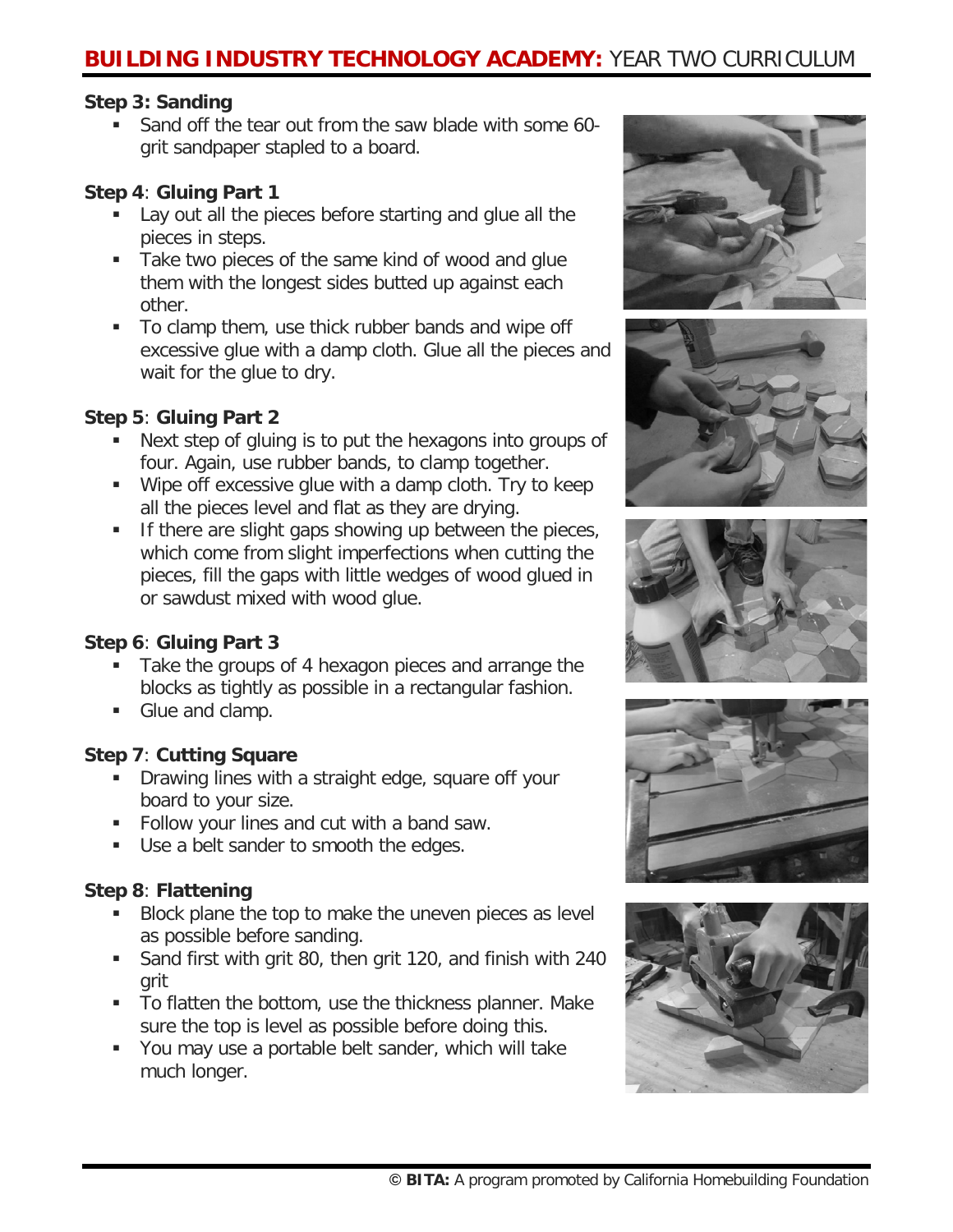## **BUILDING INDUSTRY TECHNOLOGY ACADEMY:** YEAR TWO CURRICULUM

#### **Step 9**: **Framing**

- 3/8 x 3/8 Cleats or square dowels  $2 (1\frac{1}{2})$  less than width of 1x3 sides)
- 3/8 x 3/8 Cleats  $2 (1\frac{1}{4}$ " less than length of  $1 \times 3$  sides)
- 1x3 sidepieces to frame the hexagonal bottom

How to Cut a Board to Length w/ Angles - A Beginner Tutorial <https://www.youtube.com/watch?v=yMPF40sExcM>

- Using a miter saw and the cut list above cut the  $1\times3$ pieces and square dowels to size. Miter one of the edges of the  $1\times3''$  at a 45-degree angle and then hold it up to the bottom piece of wood and mark where the edge is.
- Then use that mark on the miter saw to measure where to start the 45-degree angle cut out.
- Sand the sidepieces.

#### **Step 10: Dry Fit the Sides**

- Attach the first set of cleats. Position the cleats on the  $1\times3$ pieces flush with their bottom edges and ends. Apply a bead of wood glue to the cleat, reposition it, and then nail it in place using a pneumatic nail gun and ¾-inch finish nails.
- Then glue the corners together and use some masking tape or clamps to hold them together, you may also nail them.

#### **Step 11**: **Finishing**

**• Once the glue has dried use polyurethane on the tray. Or any other finish to bring out** the differences in the woods.



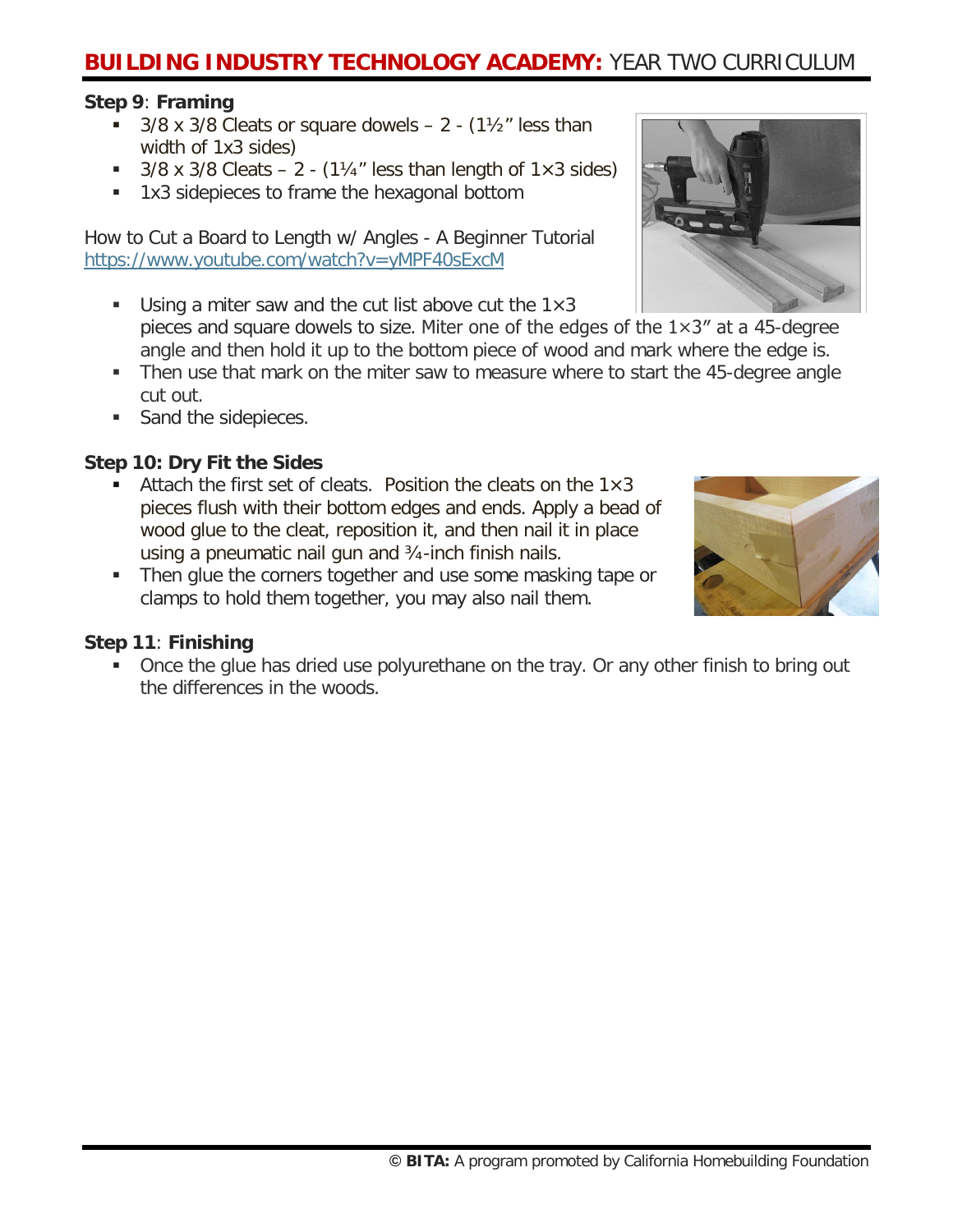## **BUILDING INDUSTRY TECHNOLOGY ACADEMY: YEAR TWO CURRICULUM**

## **Hexagon Serving Tray Self-Evaluation**

1. What I had learned from this project ...

2. Parts of the project I am most proud of ...

3. Safety practices I have been observing...

4. What I have learned that I should be doing, from this point on, to ensure any other projects have an excellent outcome.